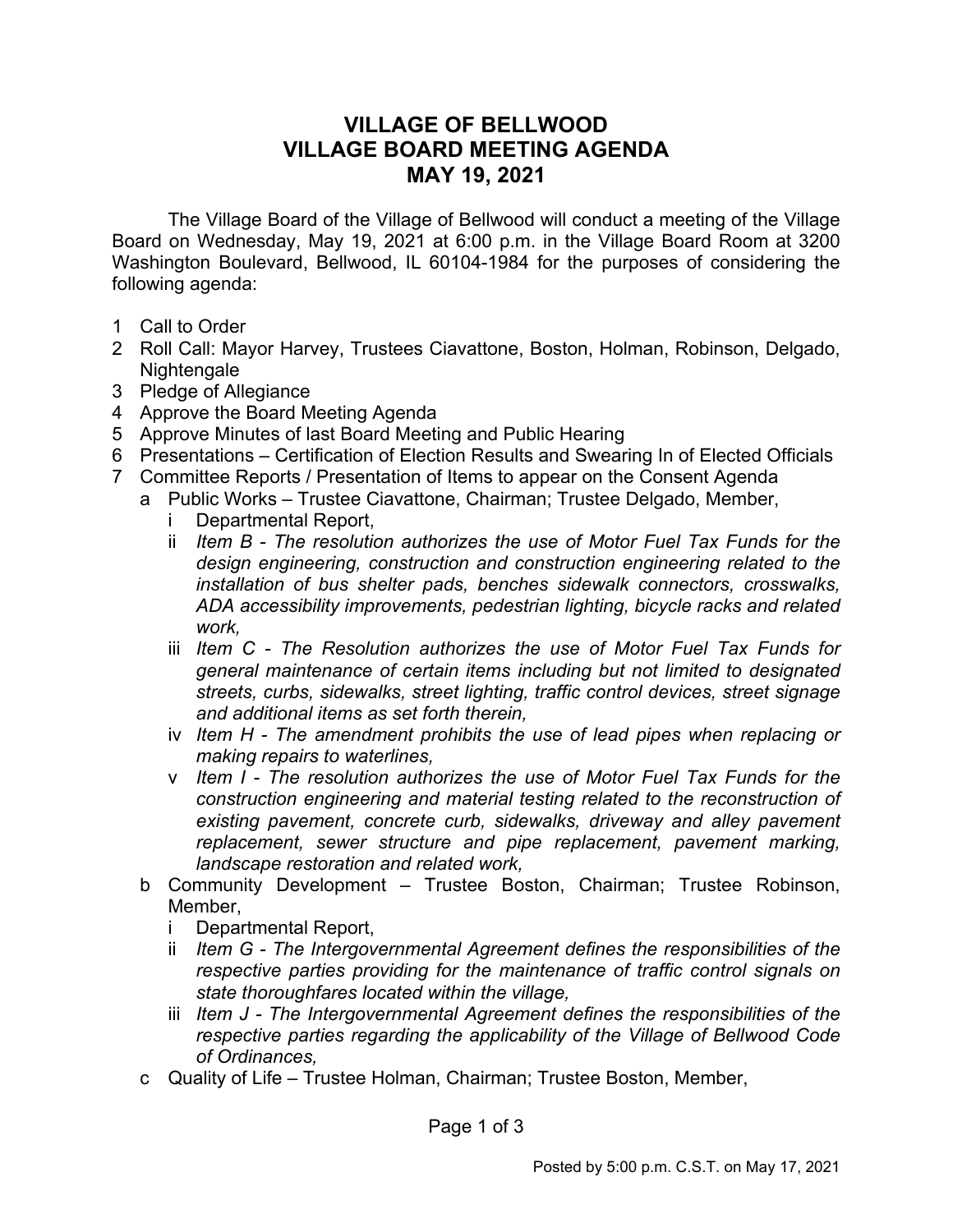- i Departmental Report,
- ii *Item A The Planning Commission conducted a public hearing regarding Petitioner's request for zoning relief and as a result of which has made a recommendation pertaining to Petitioner's request for a conditional use to operate a charitable organization and related variance to reduce the required number of parking spaces,*
- iii *Item D The Subject Property was previously granted zoning relief, the property has been vacant and the property owner is now requesting the zoning relief be extended to allow for the use to continue under new ownership,*
- d Administration Trustee Robinson, Chairman; Trustee Ciavattone, Member,
	- i Departmental Report,
	- ii *Item E The agreement provides for engineering services for the street improvements to Grant Avenue between 26th Avenue and 29th Avenue*,
	- iii *Item K The agreement provides for the replacement of the Village's phone system,*
- e Public Safety Trustee Delgado, Chairman; Trustee Nightengale, Member,
	- i Departmental Report,
	- ii *Item F The amendment allows for the increase in ambulance fees as provided by the Ground Emergency Medical Transportation Program (GEMT),*
- f Finance Trustee Nightengale, Chairman; Trustee Holman, Member,
	- i Departmental Report,
	- ii Authorize payment of bills,
	- iii Ratify investments,
	- iv *No items appearing on the consent agenda,*
- g Ad Hoc Committees:
	- i Traffic Safety Trustee Nightengale, Chairman; Trustee Holman, Member,
	- ii Other
- 8 Consent Agenda
	- a An Ordinance Granting the Approval of a Conditional Use to Operate a Charitable Organization and Approval of a Variance at the Property Located at 401 – 405 25th Avenue, Bellwood, IL 60104,
	- b A Resolution for Improvement Under the Illinois Highway Code,
	- c A Resolution for Maintenance Under the Illinois Highway Code,
	- d An Ordinance Providing for the Extension of the Zoning Relief Granted to the Property Commonly Referred to as 4501 Butterfield Road, Bellwood, Illinois,
	- e A Resolution Approving and Authorizing the Execution of an Agreement by and between the Village of Bellwood and Edwin Hancock Engineering Company,
	- f An Ordinance Amending Title III Chapter 33 Section 33.25 of the Village of Bellwood Code of Ordinances,
	- g A Resolution Approving and Authorizing the Execution of an Intergovernmental Agreement by and between the Village of Bellwood and the Illinois Department of Transportation,
	- h An Ordinance Amending Title V Chapter 52 of the Village of Bellwood Code of Ordinances,